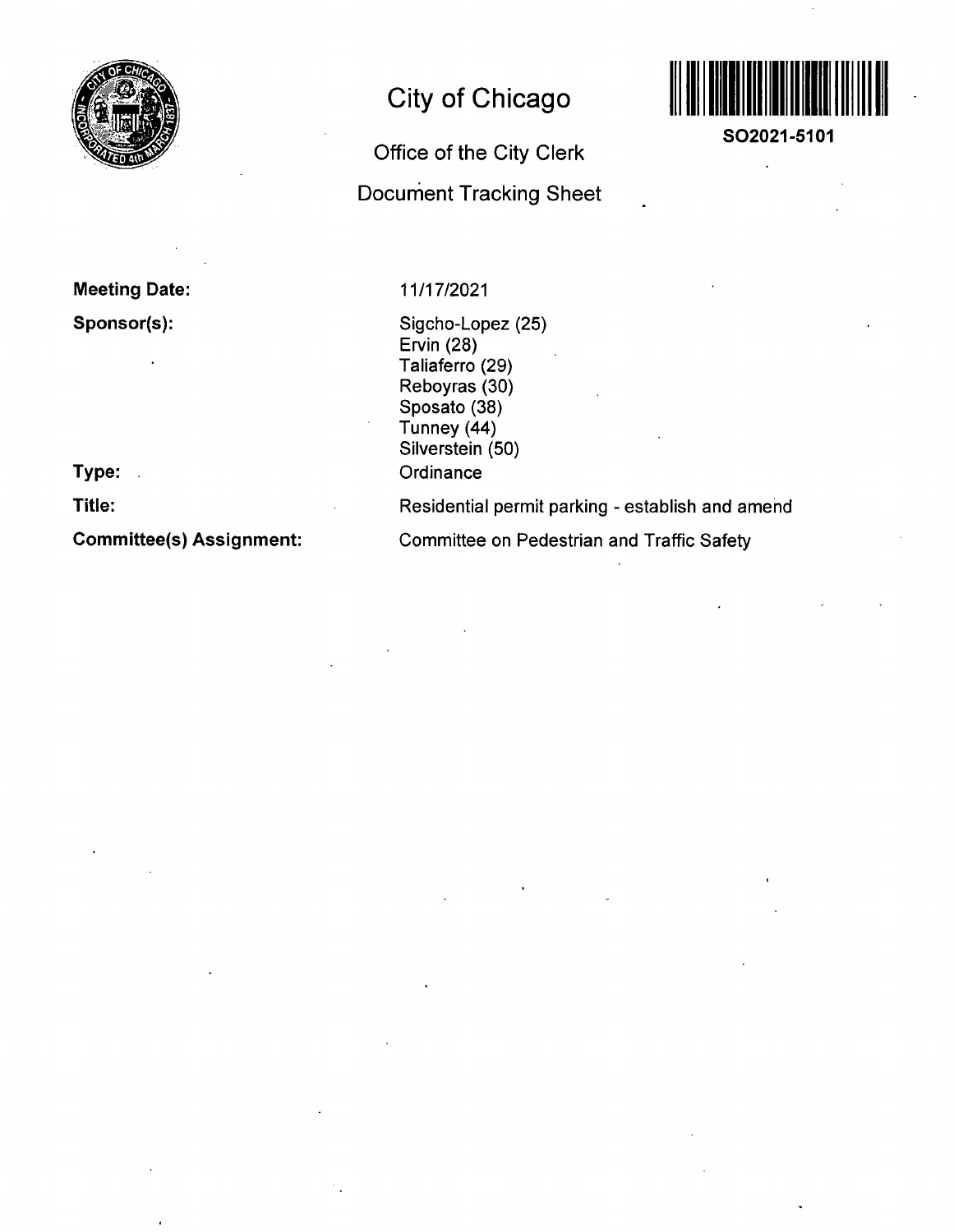### **RESIDENTIAL PERMIT PARKING ZONES**

### **B E IT ORDAINED BY THE CITY COUNCIL OF THE CITY OF CHICAGO:**

**SECTION 1. Pursuant to Title 9, Chapter 64, Section 090, of the Municipal Code of Chicago, portions of the below named streets are hereby designated as Residential Permit Parking Zones, for the following locations:** 

| <b>WARD</b> | <b>RESIDENTIAL PERMIT PARKING ZONES:</b>                                                                                                                                                                                                                                                                                                                                                               |
|-------------|--------------------------------------------------------------------------------------------------------------------------------------------------------------------------------------------------------------------------------------------------------------------------------------------------------------------------------------------------------------------------------------------------------|
| 25          | South Throop Street (west side) from West 18th Street to West 18th Place,<br>Residential Permit Parking Zone 2331, All Times, All Days. [O2021-4695]                                                                                                                                                                                                                                                   |
| 28          | 100-199 South St. Louis Avenue (east and west), from West Monroe Street to West<br>Adams Street; Residential Permit Parking Zone 2329, All Times, All Days [Or2021-<br>271]                                                                                                                                                                                                                            |
| 29          | Amend Ordinance which reads: 5900-5969 West Superior Street (north and south<br>sides); Residential Permit Parking Zone 19, 4:00pm to 8:00pm, All Days by Striking<br>4:00pm to 8:00pm and inserting All Times in lieu thereof [O2021-2994]                                                                                                                                                            |
| 30          | 2900-2958 North Harding Avenue (north and south sides) West George Street and<br>West Wellington Avenue. Residential Permit Parking Zone 2330, 6:00pm to 6:00am,<br>Sunday through Saturday. [Or2020-246]                                                                                                                                                                                              |
| 38          | 4100-4157 North Mango Avenue from West Belle Plaine Avenue to West Berteau<br>Avenue, (north and south sides); Residential Permit Parking Zone 341, 7:00am to<br>7:00pm, Monday through Friday [O2021-4723]                                                                                                                                                                                            |
| 44          | 1000-1099 West Newport Avenue (north and south sides); Amend Residential Permit<br>Parking Zone 383 by striking 6:00pm to 6:00am and inserting, All Times, All Days<br>[Or2021-263]                                                                                                                                                                                                                    |
| 50          | 6300-6399 North Campbell Avenue (east and west sides), from West Rosemont<br>Avenue to the first alley north thereof; Amend Residential Permit Parking Zone 448,<br>5:00pm to 9:00am, All Days by Striking west side and inserting (east side) and<br>including 6300-6328 North Campbell Avenue in lieu thereof; Amend Residential Permit<br>Parking Zone 448, 5:00pm to 9.00am, All Days [O2021-4323] |

#### **SECTION 2. This ordinance shall take effect and be in force here in after its passage and publication.**  $\mathcal{L}$